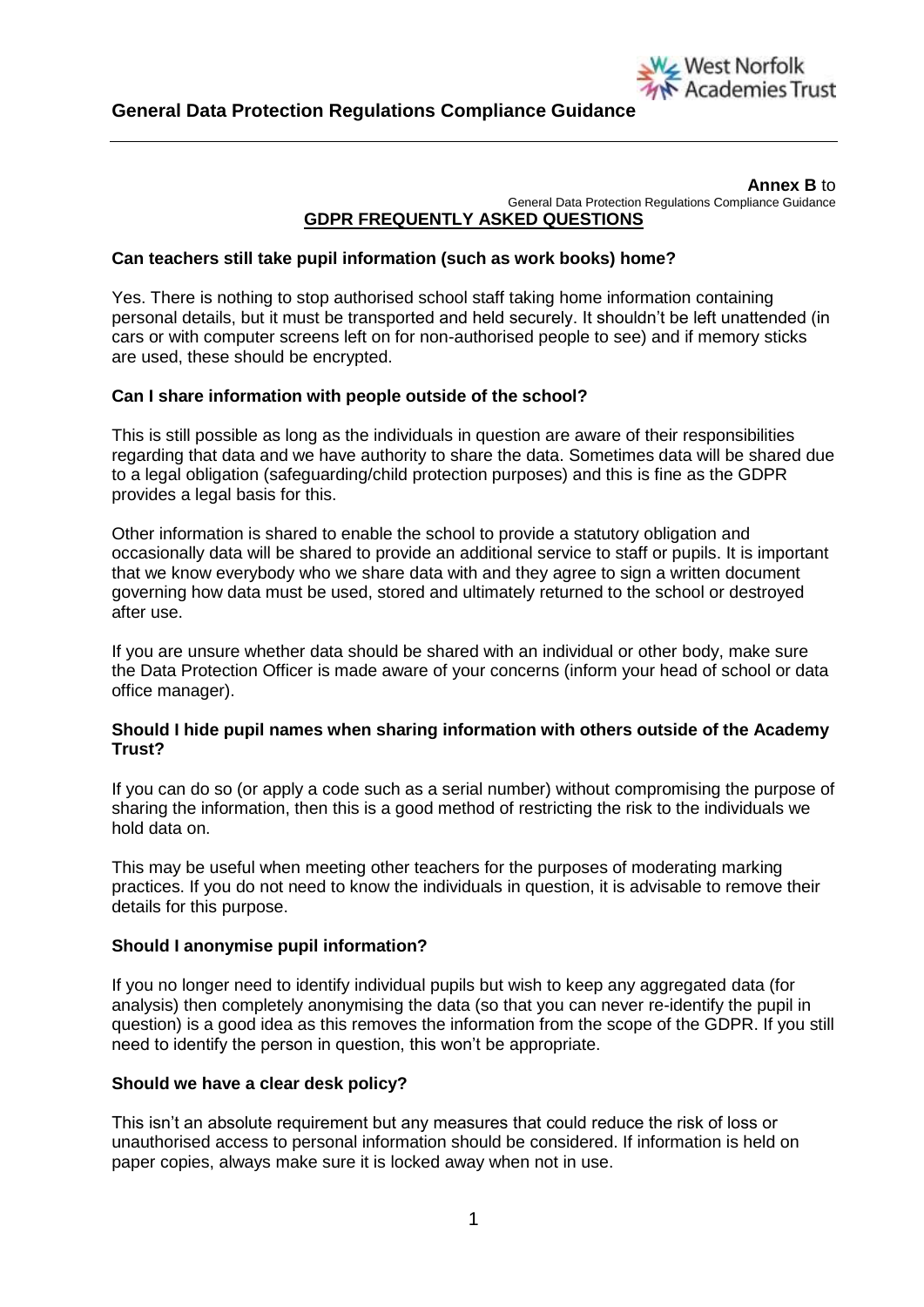### **Can we put personal information on display boards?**

Staff boards should not contain any sensitive information and as a general rule, all displays should contain no more information than necessary to fulfil the intended purpose of the notification board.

For pupil display boards, they should not contain any information that doesn't relate to pupil work or school activities and the wishes of parents.

West Norfolk

**Academies Trust** 

### **How should exercise books that contain pupils' full names, and possibly photos, be stored in classrooms?**

As pupils are likely to know the names of their peers, there is not a huge risk in leaving exercise books in view, as there isn't the potential for a hugely damaging security breach. That being said, it is good practice to store exercise books in a cupboard

### **Can we display pupils' photographs in school displays and include their full names?**

Wherever possible, schools should avoid identifying pupils – if names are required, only first names should be used.

Photographs and videos taken by staff on school visits may be used for educational purposes, e.g. on displays or to illustrate the work of the school, where consent has been obtained

### **Can we display the photographs of school leavers and include their name?**

Past pupil photographs can be used as part of a display if a school has a lawful basis for doing so, such as their consent; however, depending on the purpose of the use consented to prior to the photograph being taken, the individual's consent may need to be refreshed.

### **Do we need consent to print full names on leavers' hoodies?**

As hoodies and other memorabilia do not fall under the usual activities of a school, schools could not rely upon the legitimate interests right to be able to process the data for that purpose and, as a result, consent would be needed.

### **Can we display pupils' work around school which includes their full name?**

It is perfectly reasonable to display pupils' work around school and include their full name without consent.

### **Can we provide work that includes a pupil's full name to a company that are running a competition, without parental consent?**

This does not fall under the usual activities of a school, so it would be good practice to apply pseudonymisation (anonymising the data as much as possible, e.g. blurring a photograph of a pupil) to the art work to reduce the risk of it being identified. If you are unable to use pseudonymisation, consent would be required.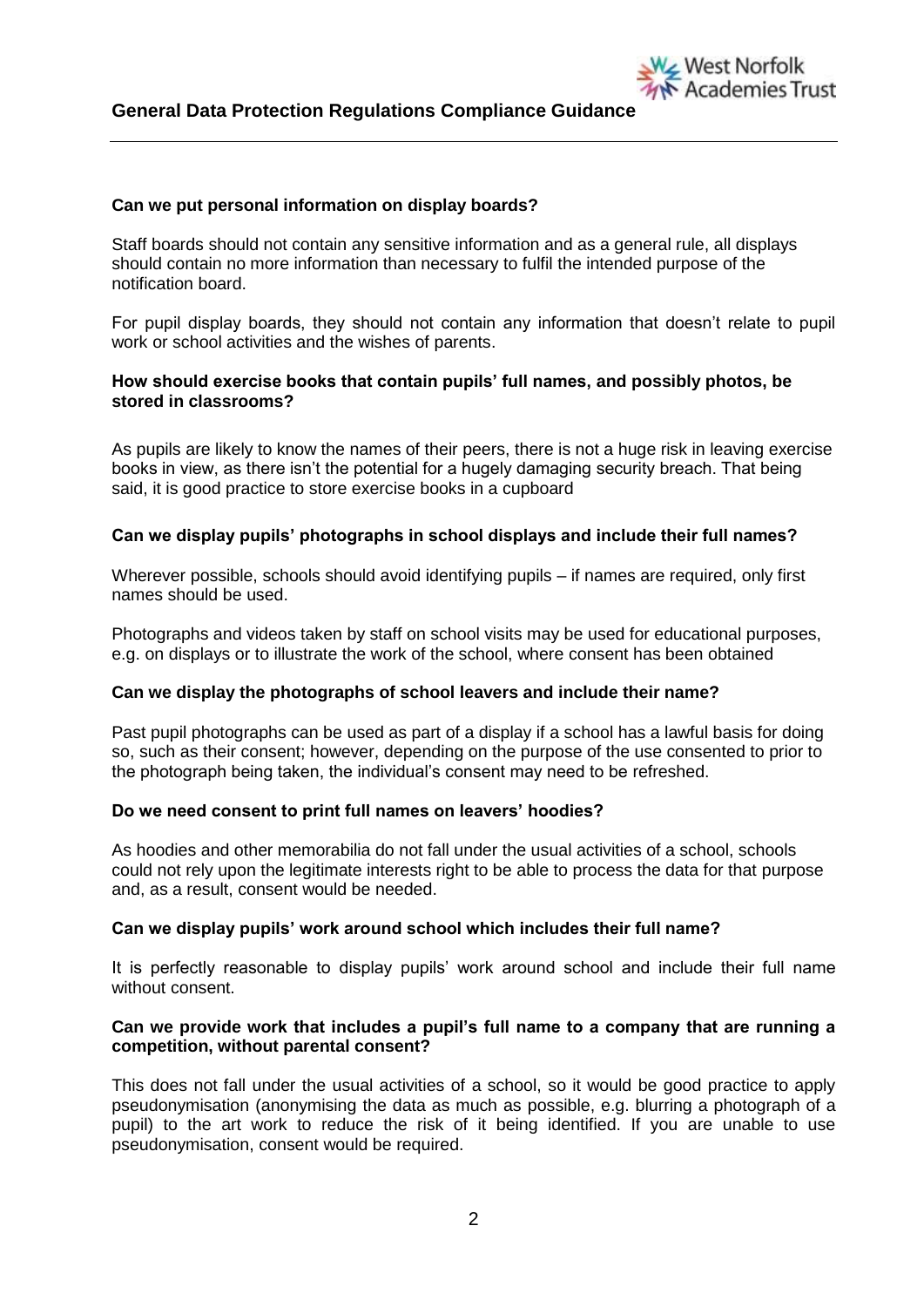### **What are the rules when writing about a pupil in a publication?**

If it is for a legal publication, then schools should consider whether and why the name is needed. If it is for marketing, then schools should consider pseudonymisation – the individual has the right over what their identity is being used for, unless they have already given a blanket consent for marketing purposes

West Norfolk

cademies Trust

### **Are we able to display exam timetables in school?**

Displaying exam timetables is a legitimate activity and way of communicating, so this is valid – consent is not required

### **Where do we stand on retweets from other organisations? Tweets may include pupil photographs, for example.**

If consent has already been provided for use of an image on social media, the consent would cover retweets from other organisations.

### **Are images of pupils and staff considered personal data?**

Images are considered to be personal data

### **How often do privacy notices need to be signed?**

Consent should be kept under review and it should be refreshed if anything changes, so consent only needs to be sought once, unless anything changes.

### **Are separate privacy notices needed for parents?**

If a privacy notice is intended for pupils and their families, it would be appropriate to outline how a school uses parents' information within this privacy notice – a separate privacy notice would not be required.

### **Do privacy notices need to be published on the school website?**

Privacy notices must be communicated to data subjects to satisfy their right to be informed.

### **Who can be a school's data protection officer (DPO)?**

The role of DPO can be undertaken by an internal or external individual, as long as they have professional experience and knowledge of data protection law.

### **How can we ensure our suppliers are compliant with the GDPR?**

There is no set criteria for proving compliance with the GDPR – you should review their relevant policies and procedures, however, and ensure their processes are in line with the GDPR.

### **Can I do a disc of photos for my Year as a leaving gift? Photos have been used for newsletters etc... No names are on any of them.**

Yes, as long as you get consent from parents, those involved.